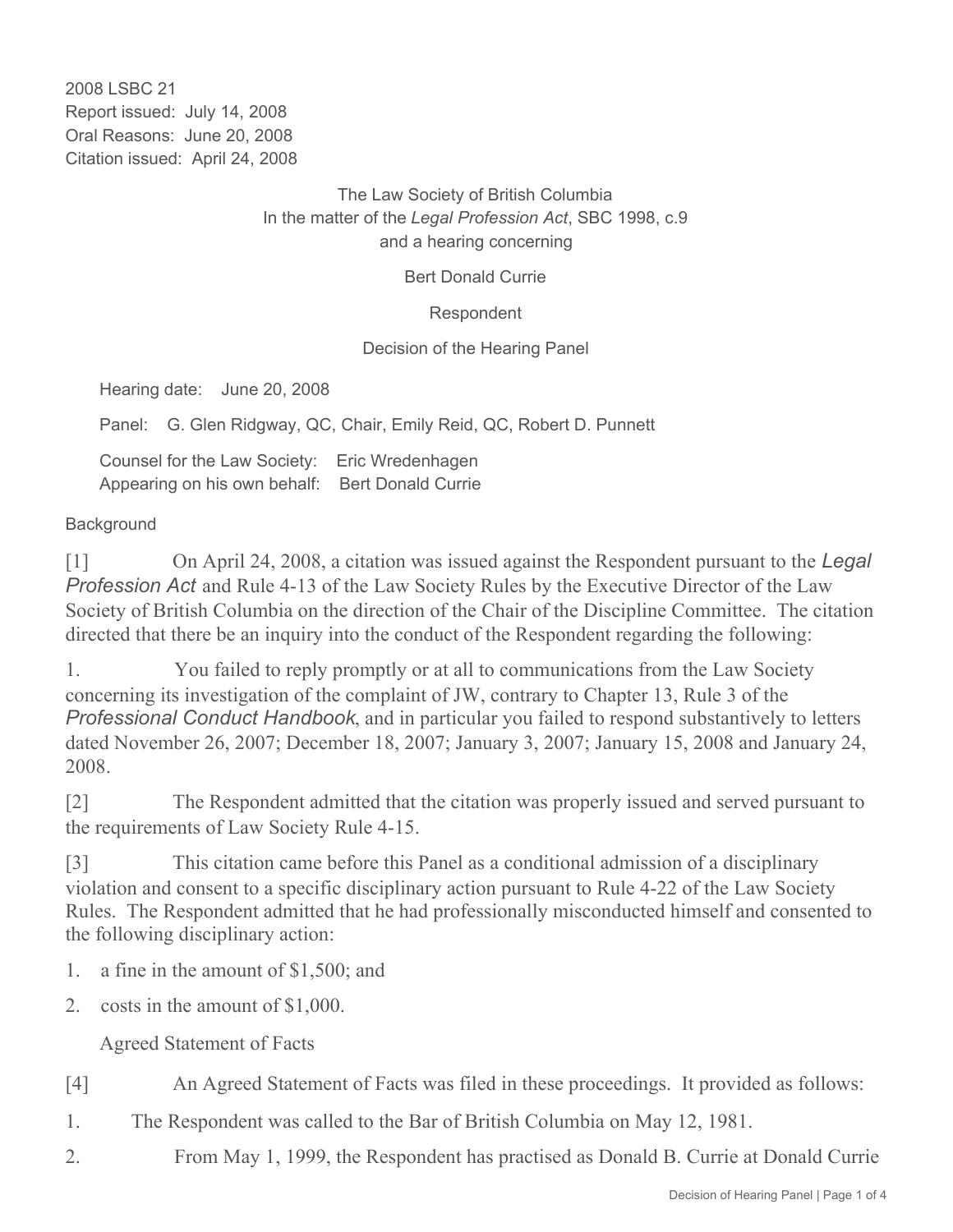Law Office in Fort St. John, British Columbia.

3. On October 19, 2007, a client of the Respondent (" JW" ) filed a written complaint to the Law Society about the Respondent (the " Complaint" ). The Complaint alleges as follows:

(a) JW consulted the Respondent on May 11, 2007 in connection with JW' s arrest;

(b) following the consultation, JW provided the Respondent with a retainer in the amount of \$750 (the " Retainer" ) as well as two post-dated cheques in the amounts of \$750 and \$500, respectively (the " Post-Dated Cheques" );

(c) a few days after his consultation with the Respondent, JW was advised by the police that he would not be charged with the offence for which he had been arrested and in respect of which he had consulted the Respondent;

(d) JW subsequently attended at the Respondent' s office at which time the Post-Dated Cheques were returned to him. He was also advised by the Respondent' s assistant, MO, that either part or all of the Retainer would be returned; and

(e) over the next several months, JW initiated contact on several occasions – by telephone, fax and personal visit – with the Respondent' s office regarding receiving either a statement of account and a partial return of the Retainer, or the complete return of the Retainer.

4. By November 2007, JW had received neither a statement of account nor a return of the Retainer. He subsequently filed the Complaint with the Law Society.

5. On November 22, 2007, Neil Hain, staff lawyer with the Law Society' s Professional Conduct Department, commenced his investigation into the complaint.

6. On November 22, 2007, at 4:40 p.m. (5:40 p.m. in Fort St. John), Mr. Hain attempted to contact the Respondent by telephone. The Respondent' s phone line was not answered and there was no answering machine to leave a message or a page.

7. On November 23, 2007, at 11:28 a.m. (12:28 p.m. in Fort St. John), Mr. Hain attempted to contact the Respondent by telephone. The Respondent' s phone line was not answered and there was no answering machine to leave a message or a page.

8. Mr. Hain made notes to file regarding his attempts to contact the Respondent.

9. On November 26, 2007, Mr. Hain wrote to the Respondent enclosing JW' s complaint that trust funds were being improperly withheld and advising of his previous attempts to reach the Respondent by phone. The letter requested a response within two weeks. No response was provided by the Respondent.

10. On December 18, 2007, Mr. Hain wrote again to the Respondent requesting a reply to his previous correspondence.

11. On December 18, 2007, Mr. Hain received a voice mail message from the Respondent advising that he had received the letter of November 26, 2007 and asking that Mr. Hain return his call.

12. On December 19 and 20, 2007, Mr. Hain attempted to reach the Respondent several times during the day, without success. The phone was not answered and there was no answering machine. Mr. Hain made notes to file regarding his attempts to contact the Respondent.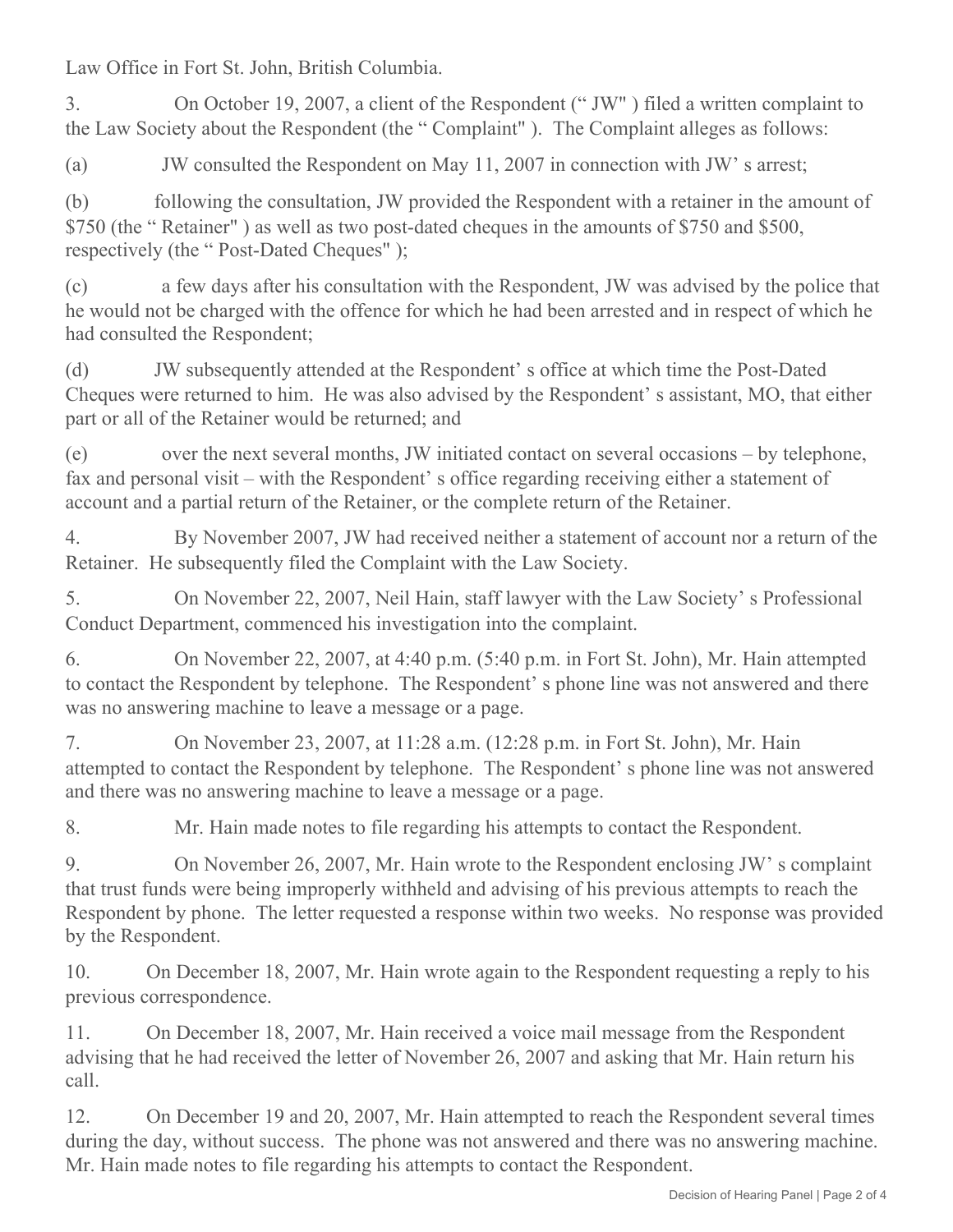13. On January 3, 2008, Mr. Hain wrote a further letter requesting a reply to his letters of November 26 and December 18, 2007. The letter also drew the Respondent' s attention to Chapter 13, Rule 3 of the *Professional Conduct Handbook* stating that a lawyer must reply promptly to any communication from the Law Society.

14. On January 15, 2008, Mr. Hain attempted once again to reach the Respondent and was able to speak with his assistant, MO, who advised that the Respondent was not in the office and that she was unable to provide Mr. Hain a specific time when the he would be returning.

15. MO confirmed that the Respondent had received all of the Law Society' s correspondence to date.

16. MO stated that the office was intending to provide JW his refund but was waiting for updated contact information as they understood he relocated. MO observed that the Complaint contained JW' s new address and that this should assist in expediting the forwarding of funds to JW.

17. Mr. Hain advised MO that he required the Respondent's written response to the complaint and that his failure to deliver a timely response would result in the matter going before the Discipline Committee. Mr. Hain suggested a deadline of January 28, 2008.

18. On January 15, 2008, Mr. Hain wrote a further letter to the Respondent seeking a response to his previous letters of November 26 and December 18, 2007, and January 3, 2008. The letter included a warning that failure to respond to the Law Society would result in the matter being referred to the Discipline Committee with a recommendation for a citation.

19. The Respondent did not respond to the January 15, 2008 letter by the requested date of January 21, 2008 or at all.

20. On January 24, 2008, Mr. Hain wrote a final letter to the Respondent requiring his response on or before January 28, 2008, and included a warning that failure to meet that deadline would result in the matter being referred to the Discipline Committee.

21. The Respondent did not respond to the January 24, 2008 letter by the requested date of January 31, 2008 [sic] or at all. Save and except for his voice mail message of December 18, 2007, the Respondent made no response of any kind to any of the requests for a response from the Law Society.

22. The Respondent admits that his conduct in failing to respond promptly or at all to letters from the Law Society dated November 26, 2007; December 18, 2007; January 3, 2007; January 15, 2008 and January 24, 2008 was contrary to Chapter 13, Rule 3 of the *Professional Conduct Handbook*, and constitutes professional misconduct.

[5] The failure of a lawyer to reply to communications from the Law Society is a serious matter. Often the matter that originated the complaint does not proceed to a discipline panel, but what does proceed is a citation for a lawyer' s failure to respond to communications with the Law Society with respect to the original complaint.

[6] In *Law Society of BC v. Dobbin*, [1999] LSBC 27, the Benchers stated as follows:

While it is true that the duty to reply is only found explicitly set out in Chapter 13, Rule 3, of the *Professional Conduct Handbook* it is a cornerstone of our independent, self-governing